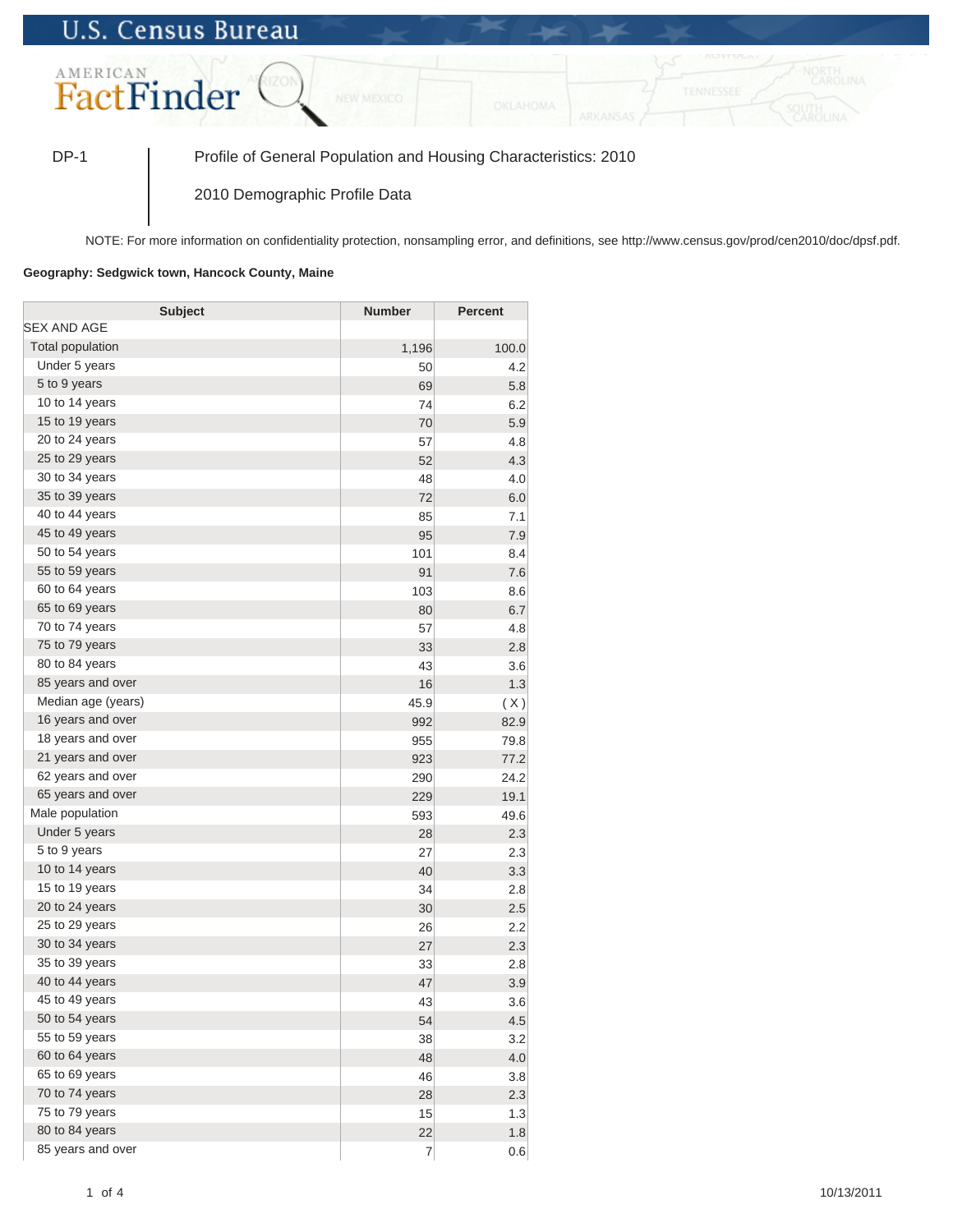| <b>Subject</b>                                                    | <b>Number</b> | <b>Percent</b> |
|-------------------------------------------------------------------|---------------|----------------|
| Median age (years)                                                | 45.3          | (X)            |
| 16 years and over                                                 | 491           | 41.1           |
| 18 years and over                                                 | 474           | 39.6           |
| 21 years and over                                                 | 456           | 38.1           |
| 62 years and over                                                 | 150           | 12.5           |
| 65 years and over                                                 | 118           | 9.9            |
| Female population                                                 | 603           | 50.4           |
| Under 5 years                                                     | 22            | 1.8            |
| 5 to 9 years                                                      | 42            | 3.5            |
| 10 to 14 years                                                    | 34            | 2.8            |
| 15 to 19 years                                                    | 36            | 3.0            |
| 20 to 24 years                                                    | 27            | 2.3            |
| 25 to 29 years                                                    | 26            | 2.2            |
| 30 to 34 years                                                    | 21            | 1.8            |
| 35 to 39 years                                                    | 39            | 3.3            |
| 40 to 44 years                                                    | 38            | 3.2            |
| 45 to 49 years                                                    | 52            | 4.3            |
| 50 to 54 years                                                    | 47            | 3.9            |
| 55 to 59 years                                                    | 53            | 4.4            |
| 60 to 64 years                                                    | 55            | 4.6            |
| 65 to 69 years                                                    | 34            | 2.8            |
| 70 to 74 years                                                    | 29            | 2.4            |
| 75 to 79 years                                                    | 18            | 1.5            |
| 80 to 84 years                                                    | 21            | 1.8            |
| 85 years and over                                                 | 9             | 0.8            |
| Median age (years)                                                | 47.1          | (X)            |
| 16 years and over                                                 | 501           | 41.9           |
| 18 years and over                                                 | 481           | 40.2           |
| 21 years and over                                                 | 467           | 39.0           |
| 62 years and over                                                 | 140           | 11.7           |
| 65 years and over                                                 | 111           | 9.3            |
| <b>RACE</b>                                                       |               |                |
| <b>Total population</b>                                           | 1,196         | 100.0          |
| One Race                                                          | 1,192         | 99.7           |
| White                                                             | 1,177         | 98.4           |
| <b>Black or African American</b>                                  | 3             | 0.3            |
| American Indian and Alaska Native                                 | 2             | 0.2            |
| Asian                                                             | 6             | 0.5            |
| Asian Indian                                                      | 0             | 0.0            |
| Chinese                                                           | 2             | 0.2            |
| Filipino                                                          | 0             | 0.0            |
| Japanese                                                          | 0             | 0.0            |
| Korean                                                            | 3             | 0.3            |
| Vietnamese                                                        | 1             | 0.1            |
| Other Asian [1]                                                   | 0             | 0.0            |
| Native Hawaiian and Other Pacific Islander                        | 0             | 0.0            |
| Native Hawaiian                                                   | 0             | 0.0            |
| Guamanian or Chamorro                                             | 0             | 0.0            |
| Samoan                                                            | 0             | 0.0            |
| Other Pacific Islander [2]                                        | 0             | 0.0            |
| Some Other Race                                                   | 4             | 0.3            |
| Two or More Races                                                 | 4             | 0.3            |
| White; American Indian and Alaska Native [3]                      | 0             | 0.0            |
| White; Asian [3]                                                  | 2             | 0.2            |
| White; Black or African American [3]                              | 0             | 0.0            |
| White; Some Other Race [3]                                        | 0             | 0.0            |
| Race alone or in combination with one or more other<br>races: [4] |               |                |
| White                                                             | 1,179         | 98.6           |
| <b>Black or African American</b>                                  | 4             | 0.3            |
| American Indian and Alaska Native                                 | 4             | 0.3            |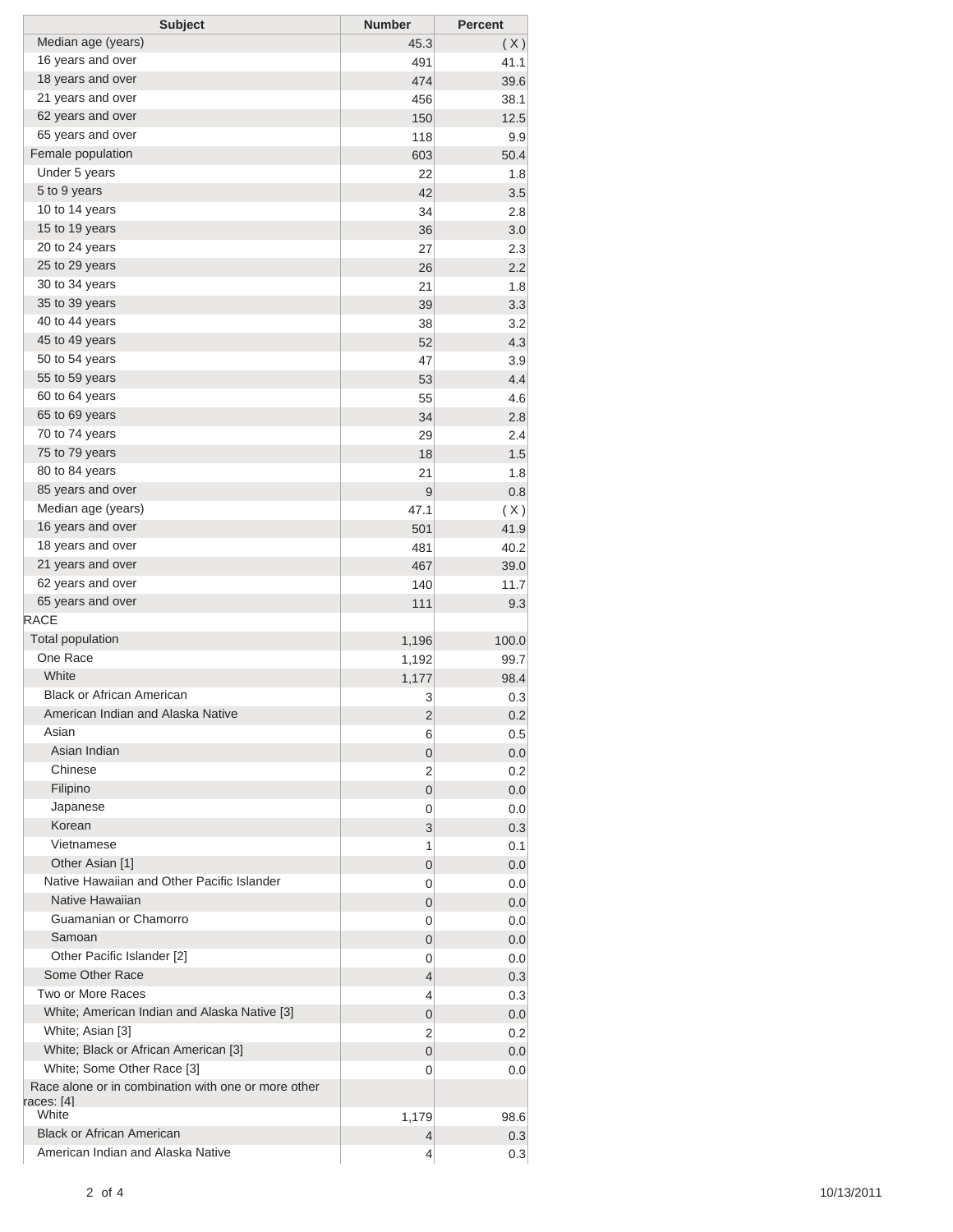| <b>Subject</b>                                               | <b>Number</b>    | <b>Percent</b> |
|--------------------------------------------------------------|------------------|----------------|
| Asian                                                        | 8                | 0.7            |
| Native Hawaiian and Other Pacific Islander                   | 0                | 0.0            |
| Some Other Race                                              | 5                | 0.4            |
| HISPANIC OR LATINO                                           |                  |                |
| <b>Total population</b>                                      | 1,196            | 100.0          |
| Hispanic or Latino (of any race)                             | 21               | 1.8            |
| Mexican                                                      | 7                | 0.6            |
| Puerto Rican                                                 | 5                | 0.4            |
| Cuban                                                        | $\overline{0}$   | 0.0            |
| Other Hispanic or Latino [5]                                 | 9                | 0.8            |
| Not Hispanic or Latino<br><b>HISPANIC OR LATINO AND RACE</b> | 1,175            | 98.2           |
| <b>Total population</b>                                      |                  |                |
| Hispanic or Latino                                           | 1,196<br>21      | 100.0<br>1.8   |
| White alone                                                  | 14               | 1.2            |
| Black or African American alone                              | 0                | 0.0            |
| American Indian and Alaska Native alone                      | 1                | 0.1            |
| Asian alone                                                  | 0                | 0.0            |
| Native Hawaiian and Other Pacific Islander alone             | $\overline{0}$   | 0.0            |
| Some Other Race alone                                        | 4                | 0.3            |
| Two or More Races                                            | $\overline{2}$   | 0.2            |
| Not Hispanic or Latino                                       | 1,175            | 98.2           |
| White alone                                                  | 1,163            | 97.2           |
| Black or African American alone                              | 3                | 0.3            |
| American Indian and Alaska Native alone                      | 1                | 0.1            |
| Asian alone                                                  | 6                | 0.5            |
| Native Hawaiian and Other Pacific Islander alone             | $\overline{0}$   | 0.0            |
| Some Other Race alone                                        | 0                | 0.0            |
| Two or More Races                                            | $\overline{2}$   | 0.2            |
| <b>RELATIONSHIP</b>                                          |                  |                |
| Total population                                             | 1,196            | 100.0          |
| In households                                                | 1,196            | 100.0          |
| Householder                                                  | 529              | 44.2           |
| Spouse [6]                                                   | 268              | 22.4           |
| Child                                                        | 290              | 24.2           |
| Own child under 18 years                                     | 217              | 18.1           |
| Other relatives                                              | 36               | 3.0            |
| Under 18 years                                               | 15               | 1.3            |
| 65 years and over                                            | 3                | 0.3            |
| <b>Nonrelatives</b>                                          | 73               | 6.1            |
| Under 18 years                                               | $\boldsymbol{9}$ | 0.8            |
| 65 years and over                                            | 5                | 0.4            |
| Unmarried partner                                            | 47               | 3.9            |
| In group quarters                                            | 0                | 0.0            |
| Institutionalized population                                 | 0                | 0.0            |
| Male                                                         | 0                | 0.0            |
| Female                                                       | 0                | 0.0            |
| Noninstitutionalized population                              | 0                | 0.0            |
| Male                                                         | 0                | 0.0            |
| Female                                                       | 0                | 0.0            |
| <b>HOUSEHOLDS BY TYPE</b>                                    |                  |                |
| <b>Total households</b>                                      | 529              | 100.0          |
| Family households (families) [7]                             | 344              | 65.0           |
| With own children under 18 years                             | 126              | 23.8           |
| Husband-wife family                                          | 268              | 50.7           |
| With own children under 18 years                             | 75               | 14.2           |
| Male householder, no wife present                            | 27               | 5.1            |
| With own children under 18 years                             | 19               | 3.6            |
| Female householder, no husband present                       | 49               | 9.3            |
| With own children under 18 years                             | 32               | 6.0            |